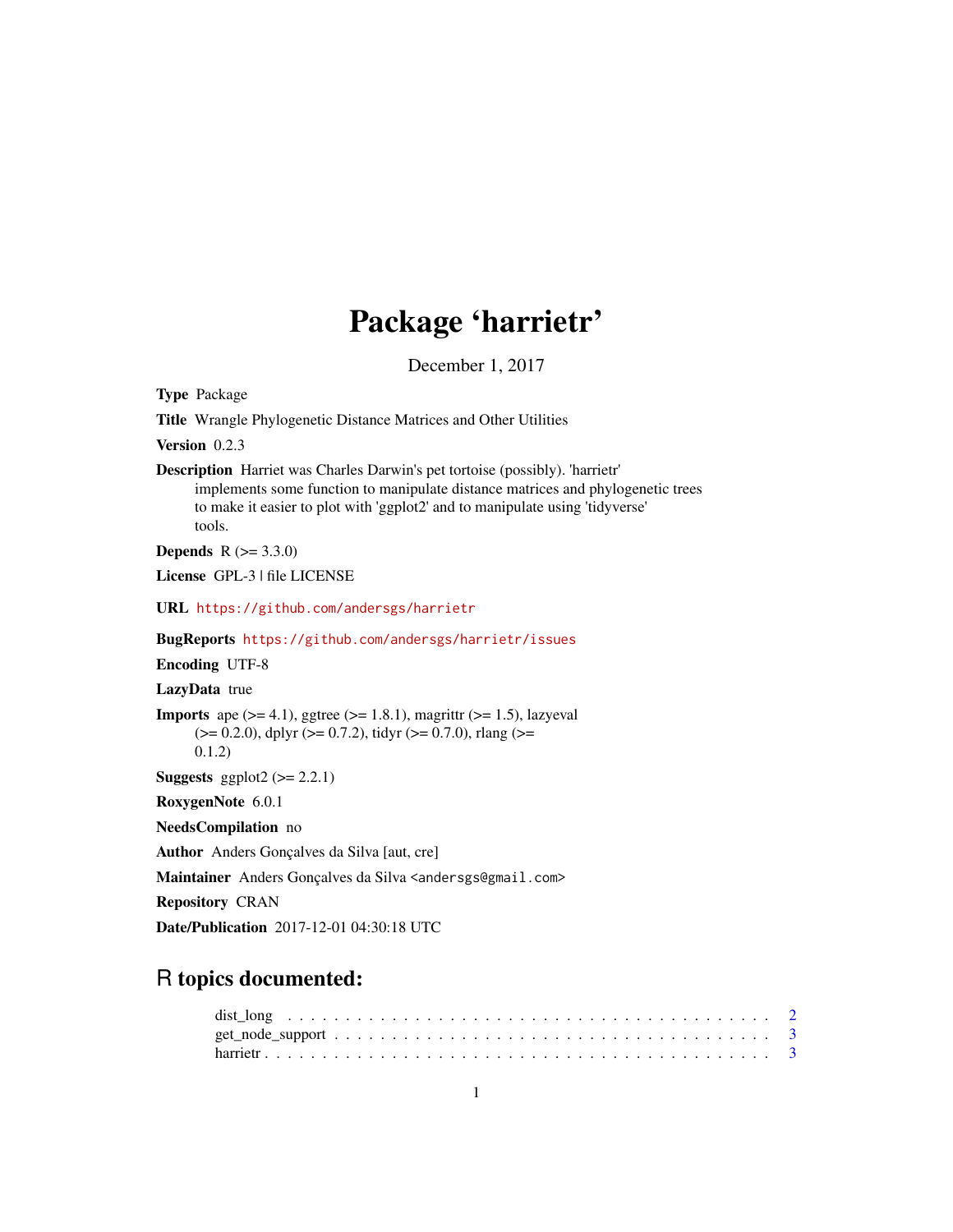#### <span id="page-1-0"></span>2 dist\_long

|       | woodmouse igtree $\dots \dots \dots \dots \dots \dots \dots \dots \dots \dots \dots \dots \dots \dots \dots$ |
|-------|--------------------------------------------------------------------------------------------------------------|
|       |                                                                                                              |
|       |                                                                                                              |
| Index |                                                                                                              |

dist\_long *Return evolutionary distance in long format*

#### Description

This will take an alignment, will calculate the evolutionary distance between all pairs of sequence, and will transform the distance matrix to long format. It will remove upper triangle, and diagonal elements, so you end with only  $(n)^*(n-1)/2$  rows, where n are the total number of rows in the distance matrix.

#### Usage

```
dist_long(aln, order = NULL, dist = "N", tree = NULL)
```
#### Arguments

| aln   | An object of class matrix, it must be square                                                     |
|-------|--------------------------------------------------------------------------------------------------|
| order | A character vector of size n with the order of the columns and rows (default:<br>NULL)           |
| dist  | A string naming the model to calculate distances (accepted values are those in<br>ape::dist.dna) |
| tree  | An object of class phylo                                                                         |

#### Details

If a tree is optionally given, a fourth column is returned with the cophenetic distance across all elements of tree. It assumes the tree was generated from the alignment.

#### Value

A data.frame with three or four columns:  $(1)$  iso1;  $(2)$  iso2:  $(3)$  dist. If a tree is given then a fourth column (evol\_dist) containig the distances from the tree is also supplied.

#### Examples

```
## Not run:
data(woodmouse)
dist_df <- dist_long(woodmouse)
```
## End(Not run)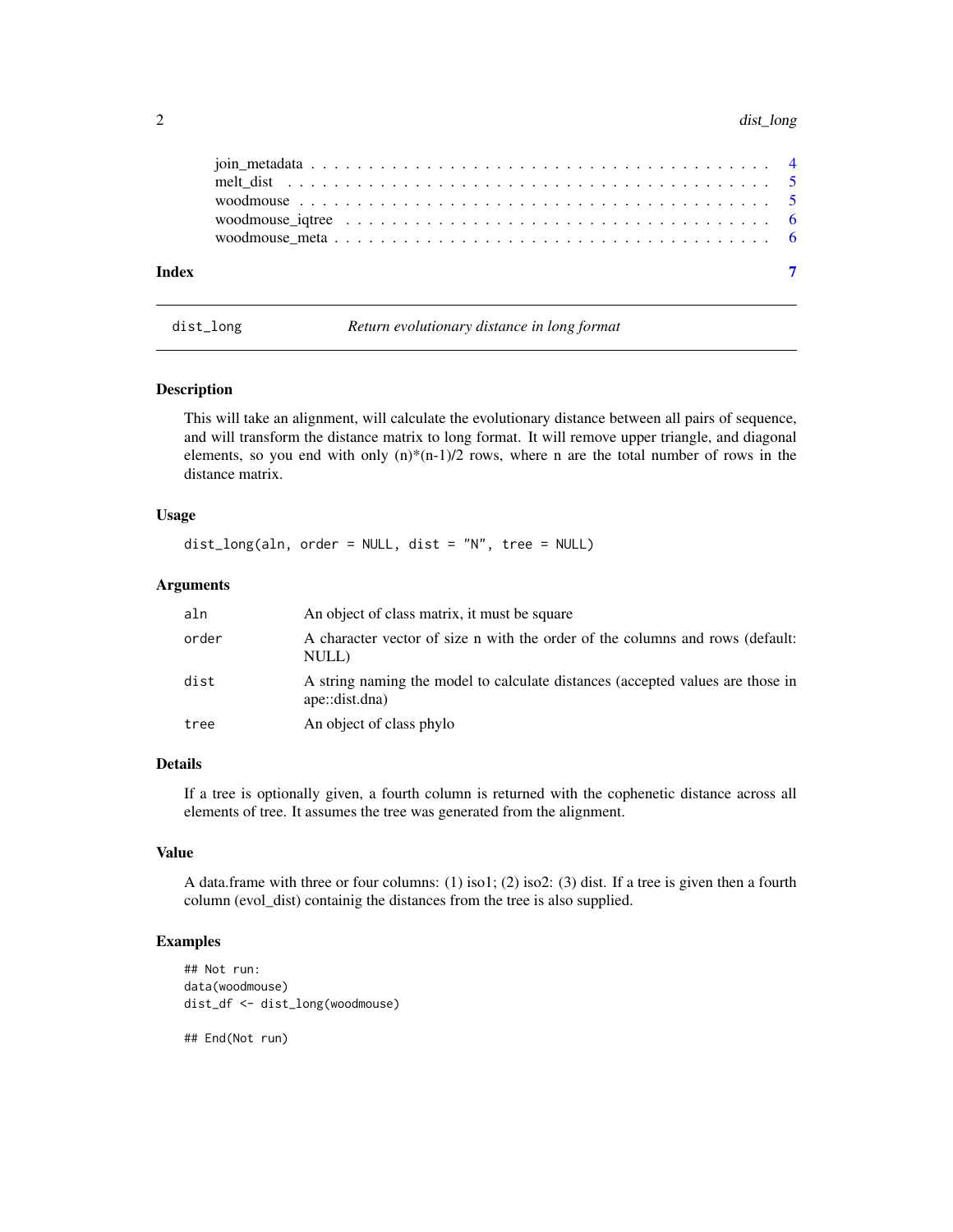<span id="page-2-0"></span>

#### Description

In IQTREE it is possible to obtain node support values by SH aproximate likelihood ratio tests (SHaLRT), and ultrafast bootstraps (uBS). Often, we do both, which IQTREE encodes as two numbers separated by a '/' as the internal node label. This function will return a data.frame with the number of the internal nodes, and the support values for each.

#### Usage

```
get_node_support(tree)
```
#### Arguments

tree An object of type phylo generated using IQTREE

#### Value

A data.frame with internal node information, plus two columns: (1) SH-aLRT; and (2) uBS

#### Examples

## Not run: data(woodmouse\_iqtree) get\_node\_support(woodmouse\_iqtree)

## End(Not run)

harrietr harrietr *package*

#### Description

harrietr: Wrangle Phylogenetic Distance Matrices and Other Utilities

#### Details

See the README on [CRAN](https://cran.r-project.org/package=harrietr/README.html) or [GitHub](https://github.com/andersgs/harrietr#readme)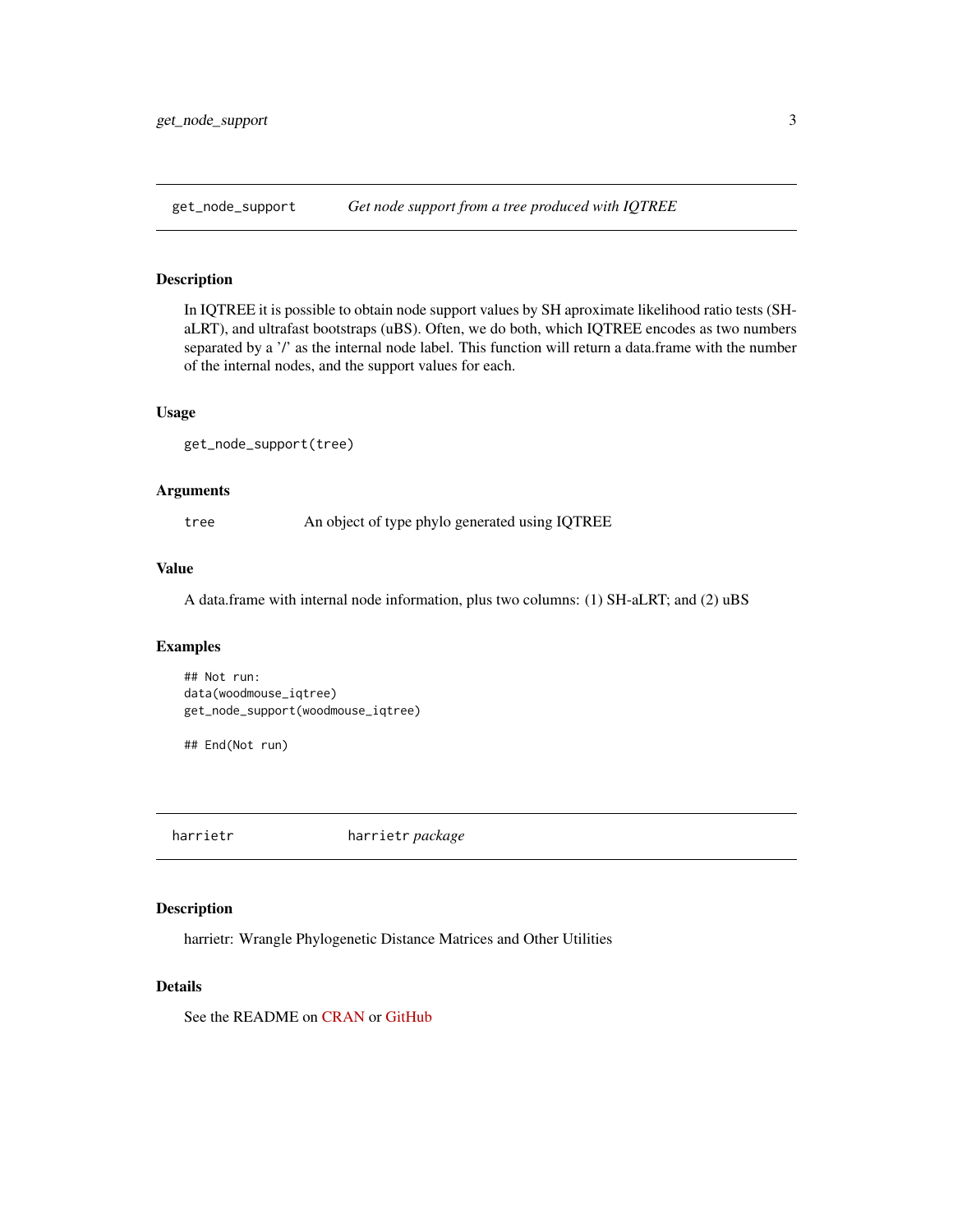#### Description

This functions takes the output from dist\_long, plus a data.frame with metadata, and attaches it to the data.frame output from dist\_long. It uses a column in the metadata data.frame as a key to join the two data.frames. So, it requires a column of data in the metadata data.frame to have same ID labels as those in the pairwise comparison table.

#### Usage

```
join_metadata(dist, meta, isolate = "ISOLATES", group = "CLUSTER",
  remove\_ind = TRUE)
```
#### Arguments

| dist       | A data frame produced by dist long function                                                |
|------------|--------------------------------------------------------------------------------------------|
| meta       | A data frame with one column of IDs that match the IDs in dist_long                        |
| isolate    | A character string with the name of the column in the meta data. frame with the<br>ID data |
| group      | A character string with the name of column containing the grouping variable                |
| remove_ind | A boolean whether to remove all non-essential columns                                      |

#### Details

The output from dist\_long with an additional column containing a factor, with levels composed of joining the categories in the group colum of the metadata data.frame for each pairwise comparison. For example, if one row has distance between samples id1 and id2, and in the grouping column of the metadata id1 is identified as part of group 'A', and id2 is identified as part of group 'B', then the output from that row will 'AB'. If they were from the same group, say 'A', the output would be just 'A'. In this way it is easy to identify pairs of isolates that are from the same group, and pairs of isolates that are from different groups.

#### Examples

```
## Not run:
data(woodmouse)
data(woodmouse_meta)
dist_df <- dist_long(woodmouse)
join_metadata(dist_df, woodmouse_meta, isolate = 'SAMPLE_ID', group = 'CLUSTER', remove_ind = TRUE)
```
## End(Not run)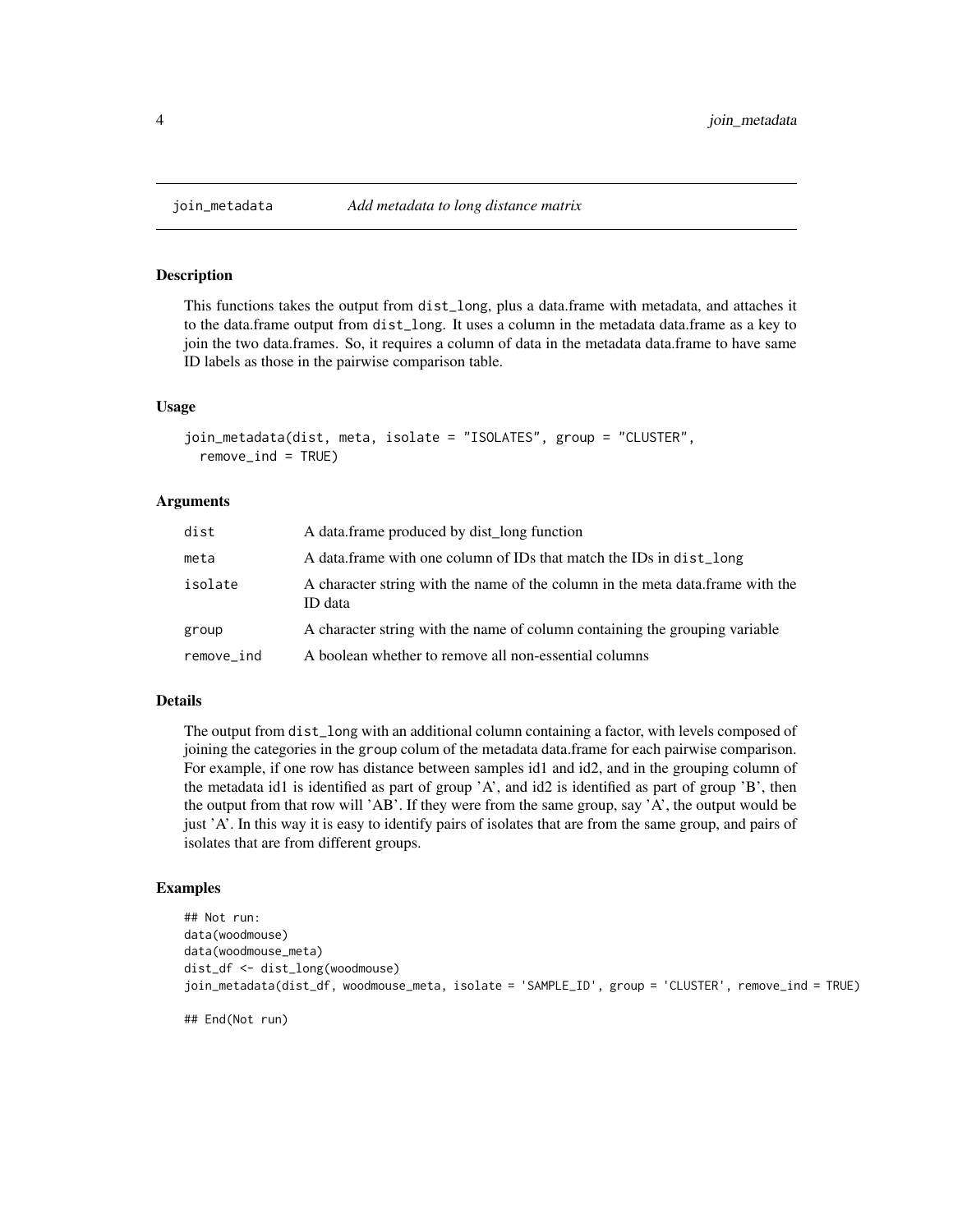#### <span id="page-4-0"></span>Description

This will take a square distance matrix, and will transform in to long format. It will remove upper triangle, and diagonal elements, so you end with only  $(n)^*(n-1)/2$  rows, where n are the total number of rows in the distance matrix.

#### Usage

melt\_dist(dist, order = NULL, dist\_name = "dist")

#### Arguments

| dist      | An object of class matrix, it must be square                                           |
|-----------|----------------------------------------------------------------------------------------|
| order     | A character vector of size n with the order of the columns and rows (default:<br>NULL) |
| dist_name | A string to name the distance column in the output (default: dist)                     |

#### Value

A data.frame with three columns: (1) iso1; (2) iso2; (3) dist. iso1 and iso2 indicate the pair being compared, and dist indicates the distance between that pair.

#### Examples

```
## Not run:
data(woodmouse)
dist <- ape::dist(woodmouse, model = 'N', as.matrix = TRUE)
dist_df <- melt_dist(dist)
```
## End(Not run)

<span id="page-4-1"></span>woodmouse *Woodmouse dataset*

#### Description

Woodmouse dataset

#### Usage

woodmouse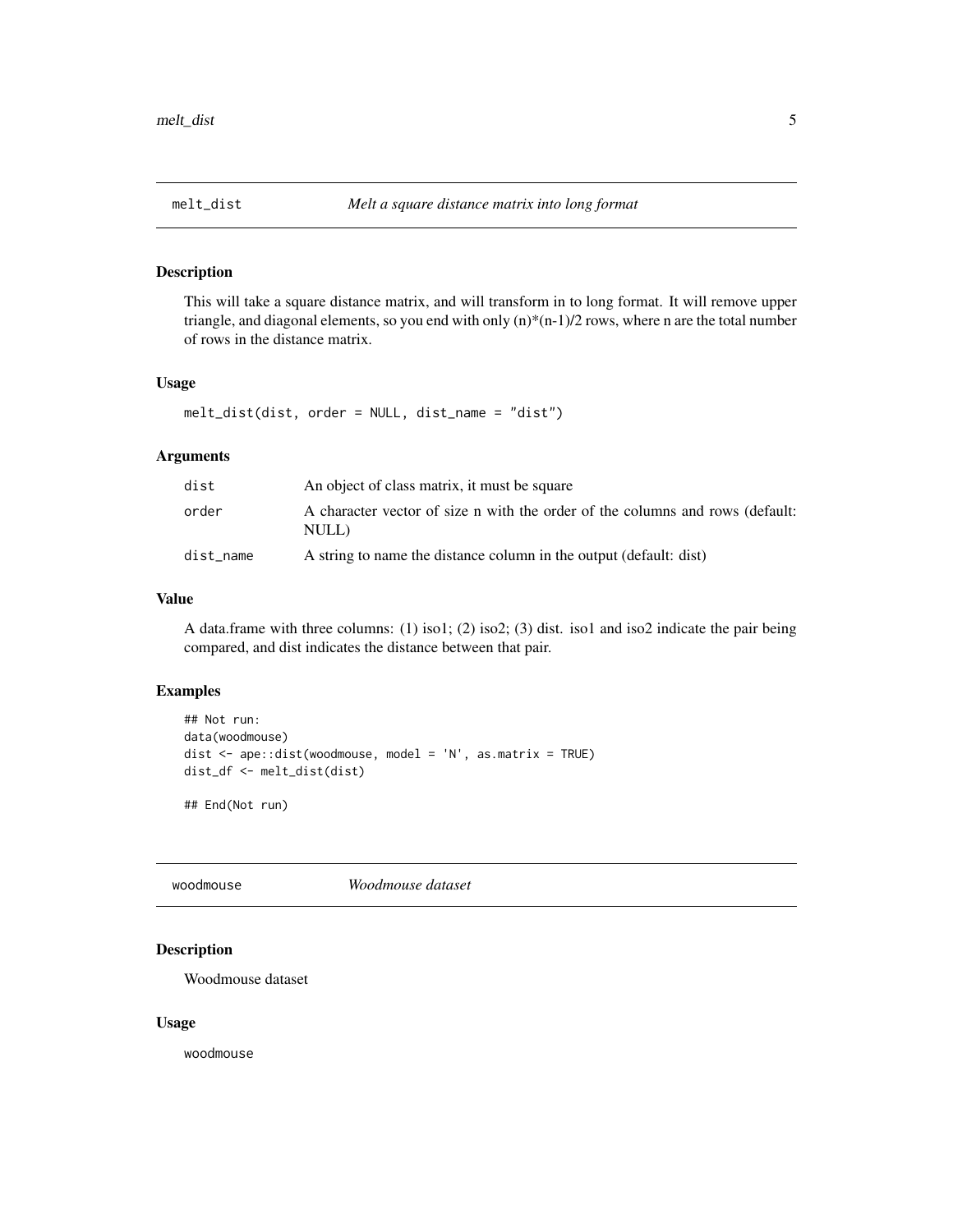#### <span id="page-5-0"></span>Format

An object of class DNAbin with 15 rows and 965 columns.

#### Source

"ape" package [woodmouse](#page-4-1)

woodmouse\_iqtree *Woodmouse IQTREE newick tree*

#### Description

Generated a multiFASTA, and used IQTREE to generate a tree with the following command:

#### Usage

woodmouse\_iqtree

#### Format

An object of class phylo of length 5.

#### Details

iqtree -s woodmouse.fasta -m TEST -nt 4 -bb 1000 -alrt 1000 The tree was loaded into 'R' using 'ape::read.tree', and saved to a dataset.

#### Source

"ape" package [woodmouse](#page-4-1)

woodmouse\_meta *Woodmouse metadata*

### Description

A dummy metadata table generated to demonstrate the use of add\_metadata.

#### Usage

```
woodmouse_meta
```
#### Format

An object of class tbl\_df (inherits from tbl, data.frame) with 15 rows and 2 columns.